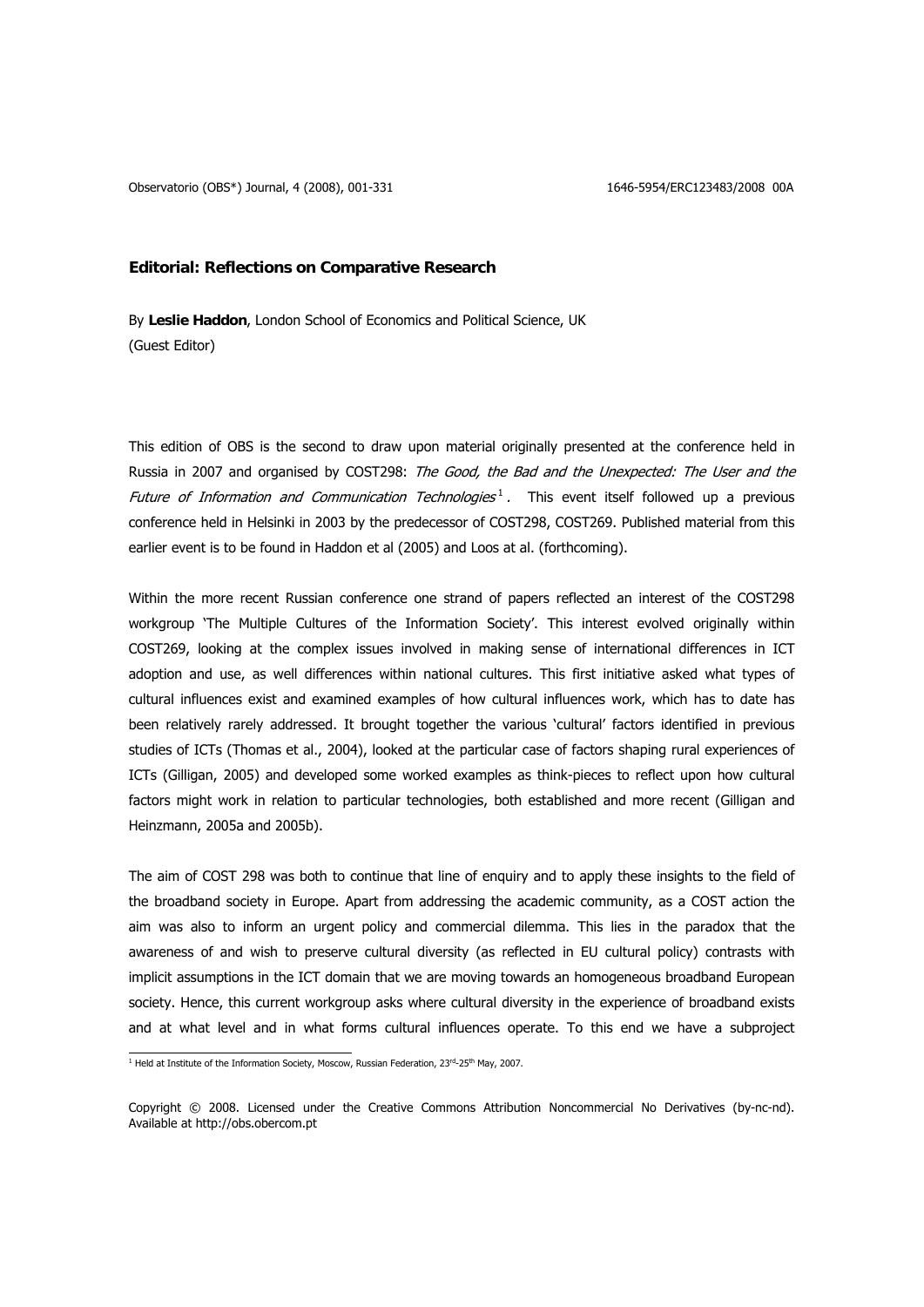measuring broadband speeds, one asking about comparative European adoption of Web2.0 services, one looking at new forms of digital divide relating to those services and one charting and trying to understand variation in national media coverage of broadband and the Internet more generally<sup>[2](#page-1-0)</sup>

One of our intentions has always been to invite and encourage a wider community of those interested in the topic to contribute to these discussions in various ways. For example, one of our meta-goals is to explore what aspects of broadband are researched in different countries and why those differences in research occur. To help achieve this we have developed a searchable database open to everyone on the COST298 website that documents this research. We have invited others outside COST28 to add to the studies that we have identified (See also Haddon's paper in this edition of OBS). The Russian conference, as well as the next one that we will hold, provided another opportunity for us to seek further material in this field, some of which is published in this special issue of the journal.

The actual contributions below are varied, reflecting the fact that the conference call for papers specified more than one way in which 'cultural factors' could be addressed. One approach was to discuss methodological issues relating to cross-cultural analysis, which is to be found in Dolničar and Haddon articles. Another was to invite national studies where authors were asked to make some comment about potential cultural, as well as country-specific, factors at work. This is captured in the Mascheroni and Bakardjieva pieces. A third approach, not represented in this issue, would have been to provide an analysis of some international comparative data relating to ICTs. Meanwhile Green provides another, original, perspective on how to address the issues of interest.

Turing now to the individual contributions to this issue of OBS, the article by Mascheroni et al. reports on a study of Italian youth's changing ICT consumption in the face of an evolving media landscape. Here youth are shown to be redefining their relationship to both established and newer media. Drawing on the domestication framework, the authors note how in this process young people also 're-domesticate' older technologies so that they take on a slightly different role in their lives (for a discussion of this concept, see Lie and Sørensen, 1996). The authors specifically reflect on writings relating to the convergence paradigm, one of whose features is the fact that people can increasingly choose between different ICT options. Hence the authors document some of the key factors affecting those very choices, covering intra-family interactions, interactions with peers, the symbolic meaning of media, financial considerations and the constraints imposed by the everyday time structures in which people operate. These factors can all help to

<span id="page-1-0"></span><sup>&</sup>lt;sup>2</sup> The work of this Action can be found on http://www.cost298.org.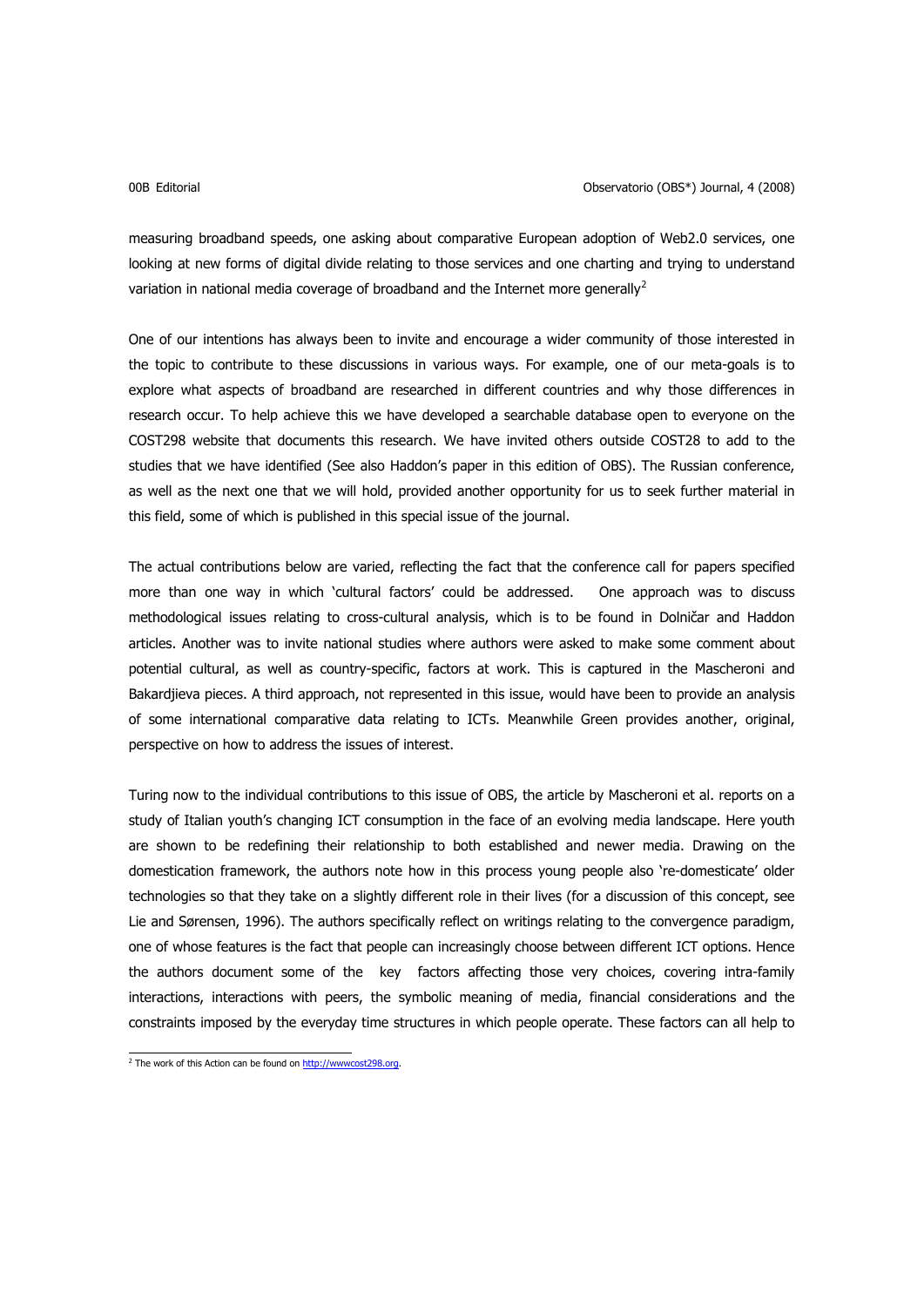shape both the usage of ICTs as well as the timing of their consumption (in relation specifically to communications, this is explored in Haddon, 2005). The multiple processes, or as authors sometimes say, 'logics', that are at work are identified at various points in the article.

What emerges is complex picture of the interrelationships between ICTs. At times there is competition between media, such as some shift from SMS to Broadband based Instant Messaging. But Mascheroni et al. argue that new technologies and services usually lead not so much to the substitution of older ones as to an adaptation of their use, a point noted independently by other researchers (Bolter and Grushin; 1999, Jouet, 2000). This, the authors demonstrate, has implications for young people's experience of familiar ICTs such as their TV-watching. In some senses this becomes more marginalised, but it nevertheless remains a central practice, indeed a driver of some forms of new media use. In this respect, the authors explore 'cross media consumption' where, for example, interests that originate from viewing TV lead to the collection of related Internet material and newer practices such as the storage of audiovisual content for trading, sharing, gift-giving (see also Haddon and Vincent, 2007 which shows some similar processes amongst British youth). The latter underlines the importance of peer networks for this age group as the greater 'social spendability' of some of the material they collect helps to shape consumption choices, leading to new ways of generating social capital.

Throughout the article, the authors pick out the specific social circumstances of youth, such as their relatively large amount of disposable time (that supports practices like file sharing) as well as values that derive from those time constraints that they do experience (e.g. the importance of flexibility of consumption). But at times Mascheroni et al. also differentiate between youth of different ages and, of significance for the multi-cultural focus of this edition of OBS, they reflect upon the specificities of the Italian situation, including a review of Italian ICT developments and patterns of consumption.

My own article, Haddon, is the first of two 'methodological' pieces. It looks at how to approach certain types of cross-cultural research, reporting on work in progress within a 21-country EC funded project called EU Kids Online. The principles in this analysis can potentially be applied to other multi-country projects and, indeed, at the end of an article there are some reflections on the related type of study taking place within COST298, noted in the introduction to this editorial.

One part of the article covers the challenges faced in charting research in any field: the practical decisions that had to be taken about what to collect and what to exclude and the issues that actually arose when we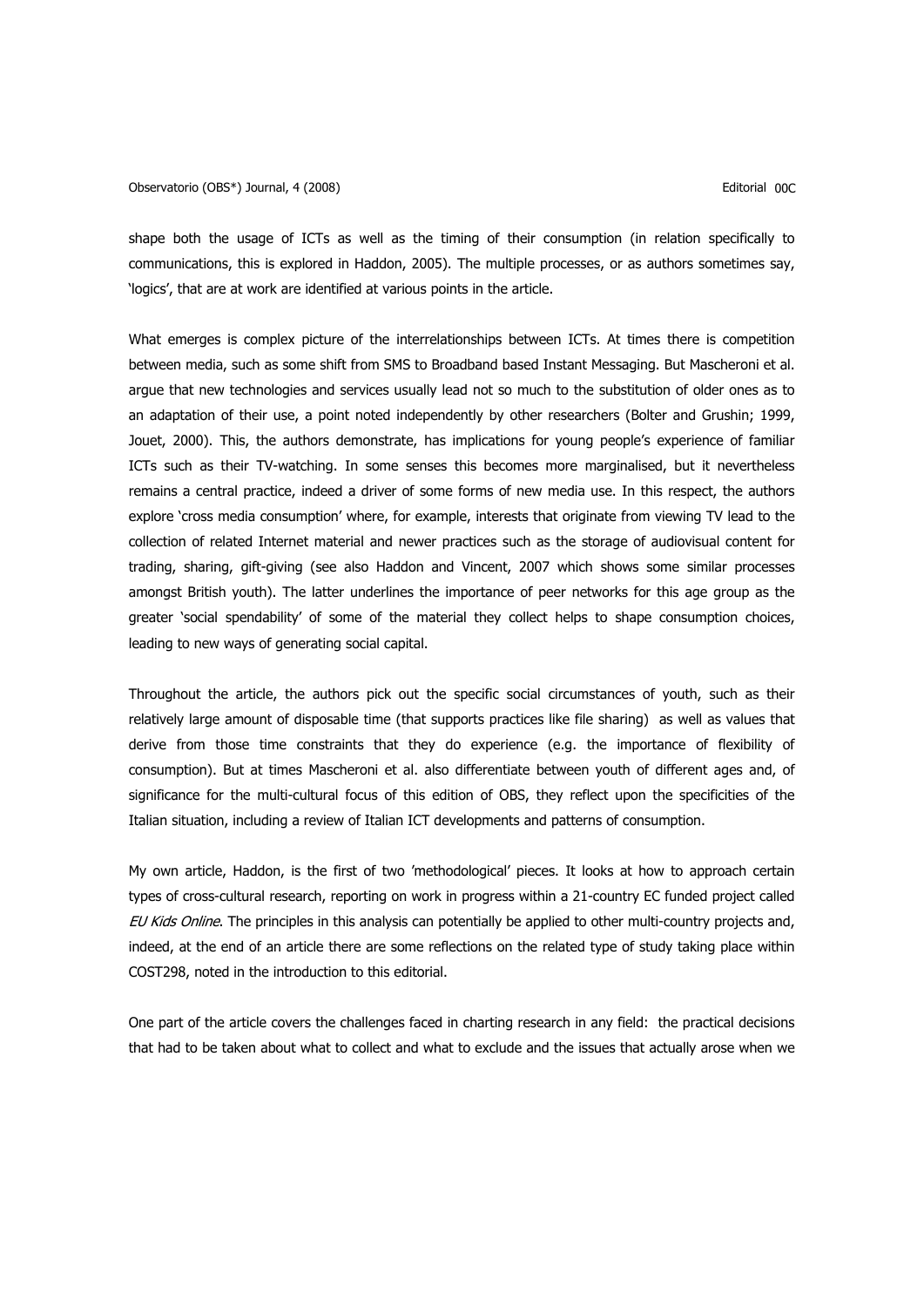tried to implement the collection and documentation of studies. In the end one can produce numbers and identify patterns that represent something about the field, but when interpreting this one has to realise how this is also inevitably influenced by the numerous decisions made during the very collection process.

On the basis of the patterns identified, a second strand of the *EU Kids online* project faced the challenge of how to explain the similarities but also the differences in what was researched in different countries, something that is rarely attempted in a systematic fashion. Here we asked about the social shaping of research, in the same spirit as the literature on the social shaping of technology. There are certainly methodological issues, and some examples are provided, since even if we can identify factors that may be important, actually finding the relevant information and then organising it in order to make systematic comparisons proved to be far from straightforward. Ultimately we had to try out and evaluate a variety of research strategies given these difficulties, as well as the constraints of any projects with limited resources.

The third strand of the article turns to the process of comparing the actual data in the studies identified, asking how we can make sense of the patterns of results observed. While one part of this work compared studies across countries, asking what general hypotheses held true, another involved trying to explain differences between countries, looking beyond the data set assembled in order to ask how we can make use of 'softer' qualitative data about the countries observed in a systematic fashion.

Dolničar's article examines another methodological innovation, this time addressing the problem of how to make comparisons of the digital divide over time, given cyber-optimists and cyber-pessimists claims about how this is divide is developing. She argues that not enough attention has been paid to the issues involved in actually measuring this divide. For example, comparing single percentages of technology's adoption across time produces oversimplified, partial or indeed contradictory findings. Thus, judging whether the digital divide is increasing, decreasing or constant even in one country turns out to be less than straightforward, depending very much on the particular measures examined. The article aims for a more holistic approach by combining measures of absolute and relative differences with the measure 'S-timedifference', based on the number of years one group in society lags behind another.

The articles then critically reviews the assumptions made in Roger's diffusion of innovation theory, and in particular raises doubts about claims based upon it that the digital divide will disappear. Dolničar outlines the nature and implications of the normalisation and stratification models of diffusion, discussing the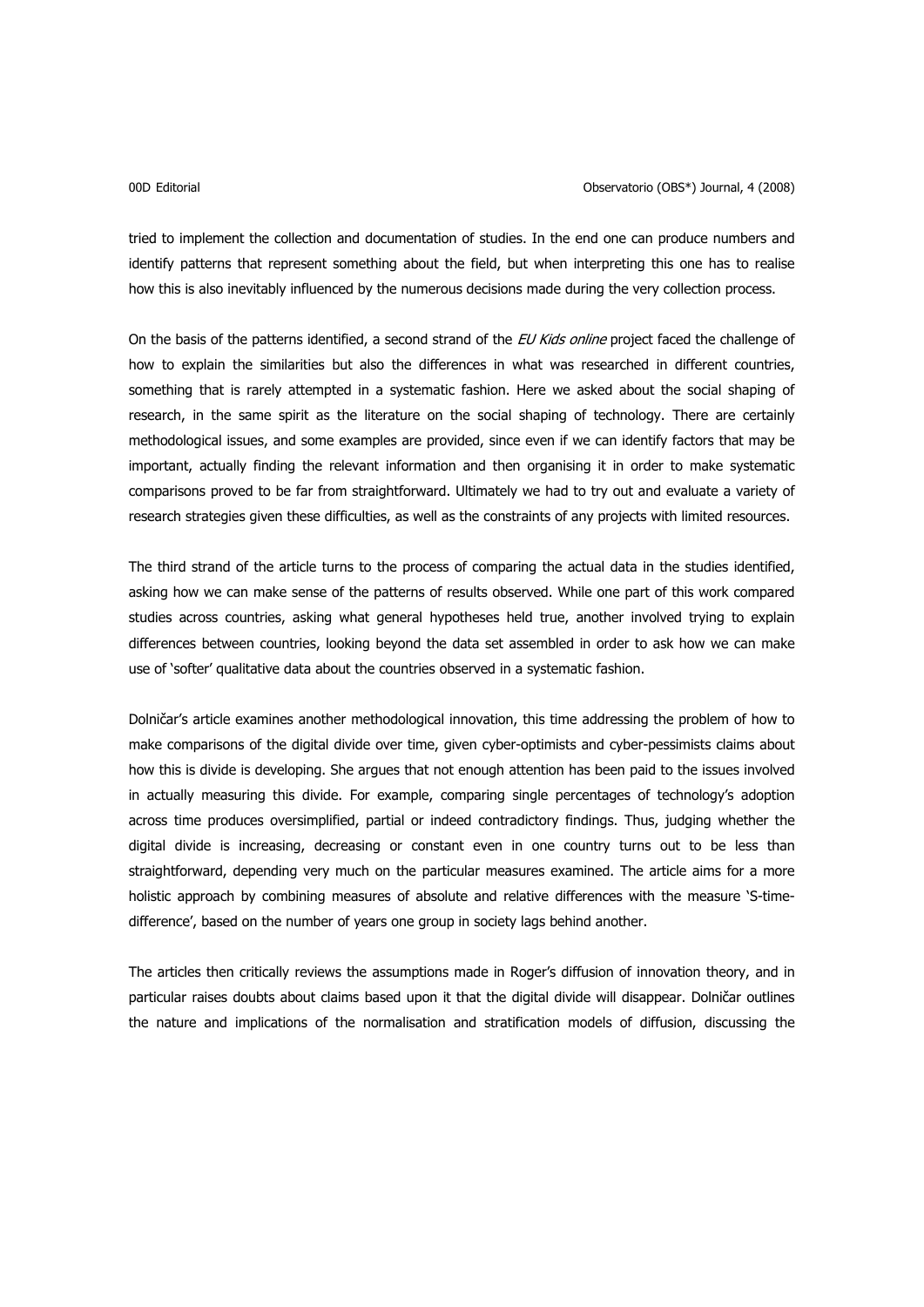## Observatorio (OBS\*) Journal, 4 (2008) Charles and Controller and Controller and Controller and Controller and Controller and Controller and Controller and Controller and Controller and Controller and Controller and Control

relationships between different measures of the digital divide as a step towards developing a broader methodological framework in this field.

Finally, the whole approach is demonstrated using Slovenian data. In part this draws existing data comparing Internet access for the entire population with that of the access of elderly people for the period 1996-2005. In part hypothetical data is used based on assumptions from a number of different plausible possible future scenarios. Dolničar is able to illustrate even more complexity in the dynamics of the digital divide, as it increases or decreases at different time points according to the various measures and the varied scenarios being used. The aim is show the principles of this methodological framework thorough a worked example, although it could be extended to cover other dimensions of the digital divide.

The Bakardjieva article draws upon the social construction of technology and domestications frameworks, among others, reporting on a project aiming to bring broadband to a rural community in Canada. The article looks at the meaning that this development had for various residents and, drawing on her previous work, the 'use genres' that they anticipated when they reflected upon how broadband might fit into, or be a threat to, their current lifestyles

The study adds to the limited number of studies of the rural experience of ICTs, being sensitive to differences within the rural community as well as examining rural-urban differences based upon her other material from longstanding research on Internet use in Canadian urban settings. Bakardjieva considers a number of levels including the nature of rural life (e.g. isolation, fewer education options, the need for children in agriculture to be available to help the family business) and the lag behind urban experiences: the Internet was new in this rural setting whereas it was by now more taken-for-granted in the city. Over and above the detailed experiences that are outlined, the article makes the point that in general residents perceived themselves to be on the wrong side of the digital divide. As so much of what they wanted from broadband was framed in terms of rights, Bakardjieva refers to 'broadband citizenship' issues involved.

This is a good example where we see what wider contextual factors influence not only how the broadband project originated but also how it was perceived and whether residents felt it to be useful or desirable. We can appreciate both the provincial and national influences and understand the particularities of this cultural setting such as the costs of the broadband infrastructure given the population distribution, local economic developments and employment histories, political initiatives and aspirations and also unforeseen events (e.g. the BSE crisis that had affected the viability of the local agriculture).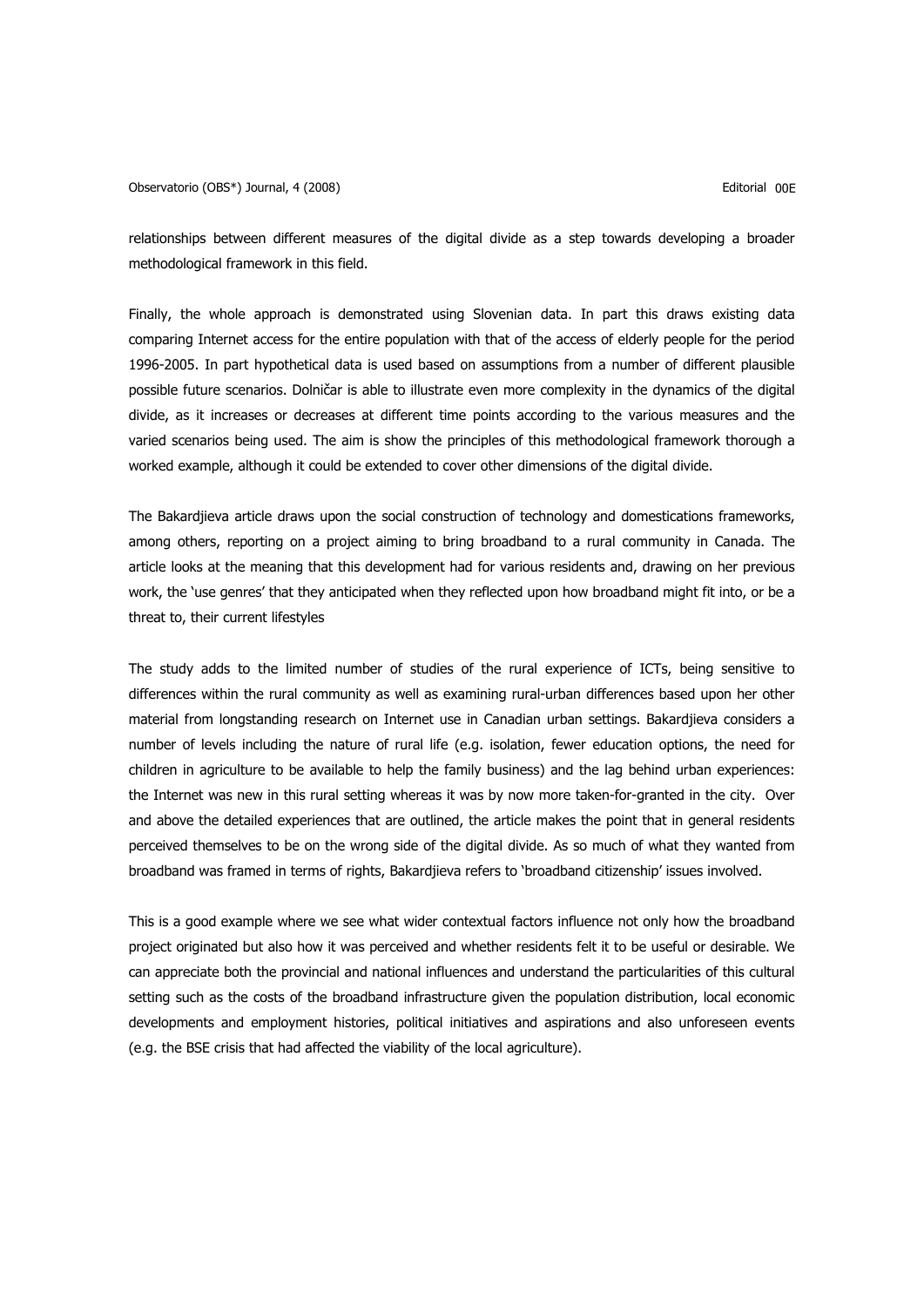Green reflects on her personal experiences of contributing to the journal Digital Review of Asia Pacific because, especially when making comparisons to the fairly wealthy conditions in Australia, the national and cultural differences in the region were striking. The journal itself aims to allow readers to compare different national experiences of the Internet in this part of the world. Understandably, Internet uptake, by various measures, was very uneven across the region. But Green illustrates how the picture is made more complicated by the fact that the same technology, such as wireless broadband, was being used for very different purposes in different countries. Even policies cannot be promoted universally, as Green notes the difficulties in promoting Internet use if there is a low level of mother tongue literacy and no standardised fonts in the written language.

But we also learn something about 'culture' and 'national context' from the very process involved in collaborating in the journal's production. There were the (implicit) challenges of producing comparative data at all, given the different background of the participants. It is was also clearly more easy to find things to talk about in some countries compared to others since the very digital resources available to different national contributors varies so much. In this respect, Green was able to reflect on her own privileged position compared to some of her counterparts, given the amount of Australian research that is to hand. But she also highlights differences in contributors' decisions when selecting examples, for instance, of what counts as a national 'success story' and what counts as a 'cautionary tale'. We also see differences in political stances on the issue of 'free speech'.

In other words, the article provides a, usually undocumented, behind-the-scenes look at producing material for making international comparisons. Moreover, the very editorial process, including reviewing other contributors' chapters, was itself a mechanism for sensitising participants (and now OBS readers) to cultural and contextual differences in the countries concerned. Green captures what emerges when people get into discussions of 'how it is in my country' and 'how yours sounds different', noting the very difficulties of this process but also what we can learn from it.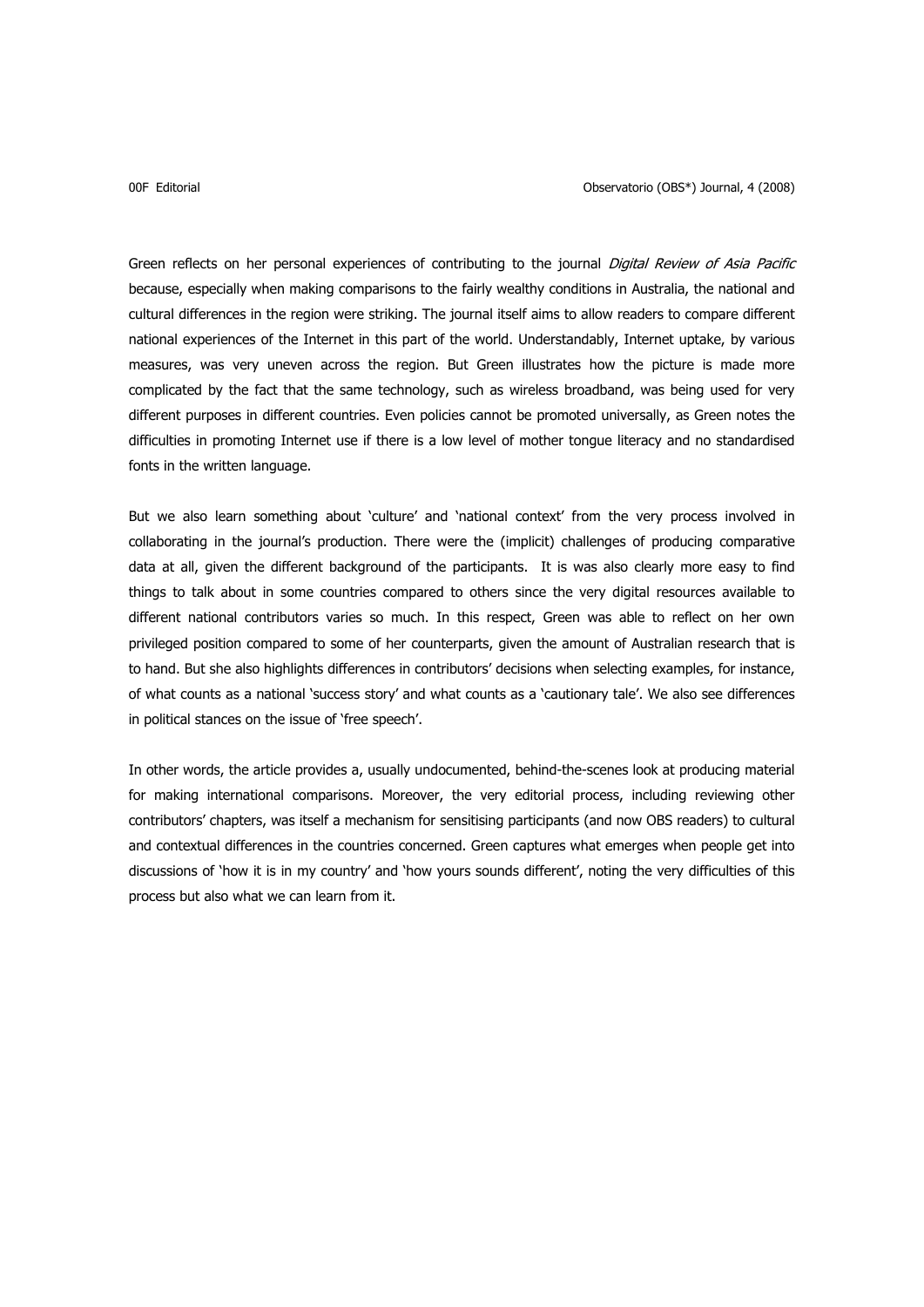Observatorio (OBS\*) Journal, 4 (2008) Editorial 00G

## **References**

Bolter, J. and Grushin, R. (1999) Remediation. Understanding New Media, Cambridge, Mass.:MIT Press.

Gilligan, G. (2005) Understanding Material Culture and Digital Media: A Case Study of Factors Sahping Rural Adoption and Use of ICTs, in Haddon, L. (Ed.) International Collaborative Research. Cross-cultural Differences and Cultures of Research, COST, Brussels, pp.97-114. (available at [http://wwwcost298.org](http://wwwcost298.org/))

Gilligan, G. and Henizmann, P. (2005a) 'Exploring how Cultural Factors could Potentially Influence ICT Use: An analysis of Swiss TV and Radio Use', in Haddon, L. (Ed.) International Collaborative Research. Crosscultural Differences and Cultures of Research, COST, Brussels, pp.97-114. (available at [http://wwwcost298.org\)](http://wwwcost298.org/)

Gilligan, G. and Henizmann, P. (2005b) 'Exploring how Cultural Factors could Potentially Influence ICT Use: An Analysis of European SMS and MMS Use', in Haddon, L. (Ed.) International Collaborative Research. Cross-cultural Differences and Cultures of Research, COST, Brussels, pp.87-96. (available at [http://wwwcost298.org\)](http://wwwcost298.org/)

Haddon L. (2005) "Research Questions for the Evolving Communications Landscape", in Ling R., Pedersen E. (eds.), Mobile Communication. Re-negotiation of the Social Sphere, Springer-Verlag, London, pp. 7-22.

Haddon, L. and Vincent, J. (2007) Growing Up With a Mobile Phone – Learning from the Experiences of Some Children in the UK, a Report for Vodafone.

Haddon L., Mante E., Sapio B., Kommonen K., Fortunati L., Kant A. (eds) (2005), Everyday Innovators. Researching the Role of Users in Shaping ICT's, Springer, Dordrecht.

Jouet, J. (2000), 'Retour Critique sur la Sociologie des Usage', Reseaux 100, 486-521.

Lie, M and K. Sørensen. 1996. Making technologies our own? Domesticating technology into everyday life. In Making Technologies Our Own? Domesticating Technology into Everyday Life, eds. M. Lie and K. Sørensen, Oslo: Scandinavian University Press, pp.1-30.